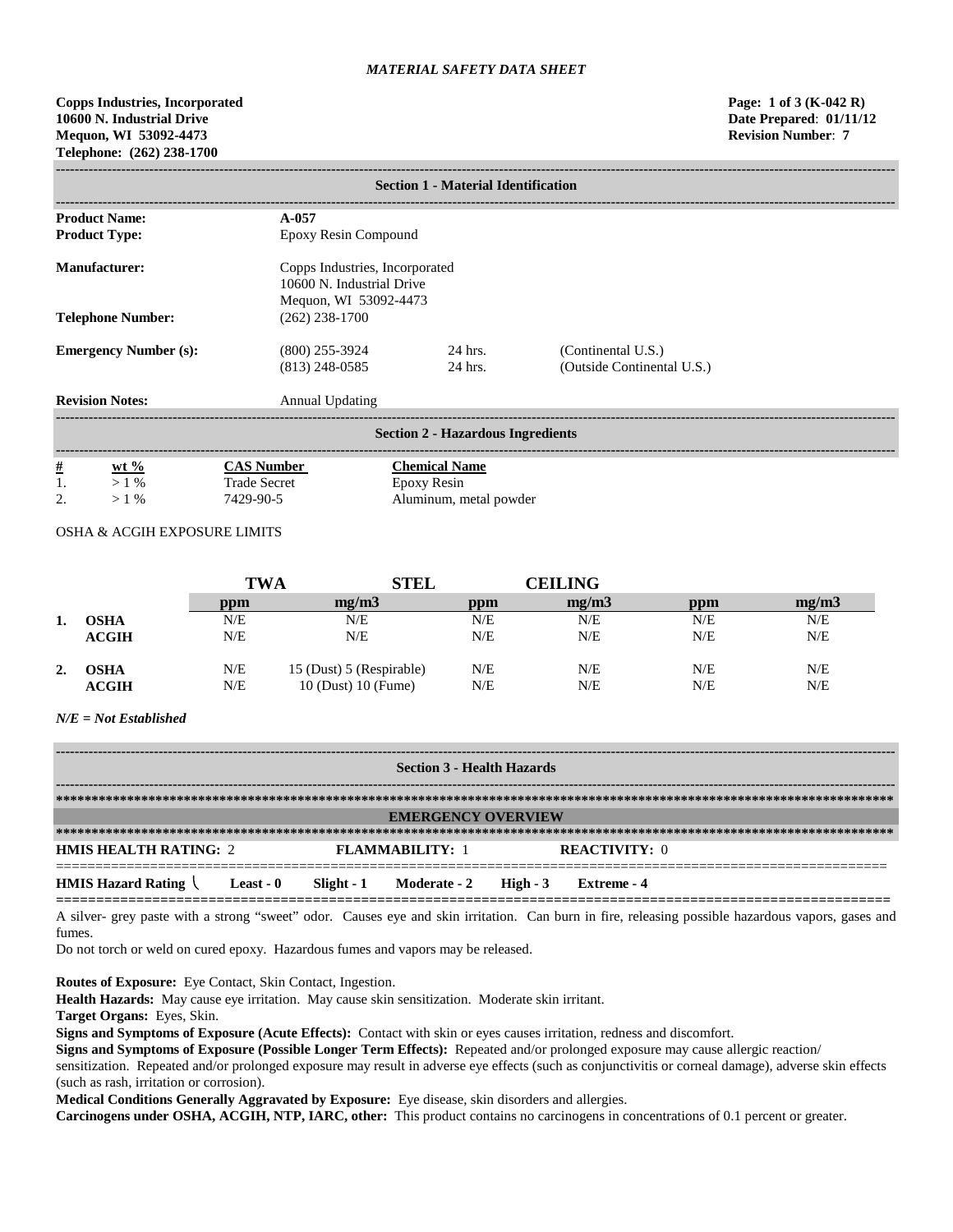| <b>Copps Industries, Incorporated</b> |  |  |  |  |  |  |
|---------------------------------------|--|--|--|--|--|--|
| Mequon, WI 53092-4473                 |  |  |  |  |  |  |
| Telephone: (262) 238-1700             |  |  |  |  |  |  |

## **------------------------------------------------------------------------------------------------------------------------------------------------------------------------------------ Section 4 - First Aid**

**------------------------------------------------------------------------------------------------------------------------------------------------------------------------------------ Eye Contact:** Hold eyelids apart and immediately flush eyes with plenty of water for at least 15 minutes. Seek medical attention.

**Skin Contact:** Remove contaminated clothing/shoes and wipe excess from skin. Flush skin with water. Follow by washing with soap and water. If irritation occurs, seek medical attention. If contact with hot product occurs, immediately flush with cool water for 15 minutes. Carefully remove clothing; if clothing is stuck to a burn area do not pull it off, but cut around it. Cover burn area with a clean material. Get medical attention immediately.

**Inhalation:** Remove victim to fresh air and provide oxygen. If breathing is difficult, seek medical attention.

**Ingestion:** If swallowed, call physician immediately. Induce vomiting only as directed by medical personnel. Never give anything by mouth to an unconscious person. Get medical attention immediately. **------------------------------------------------------------------------------------------------------------------------------------------------------------------------------------**

#### **Section 5 - Fire and Explosion Data**

|                                  |                  |                                               |              | --------- |
|----------------------------------|------------------|-----------------------------------------------|--------------|-----------|
| <b>Flash Point (closed cup):</b> | 200 <sup>o</sup> | <b>Inner</b><br><b>Explosion Limit (UEL).</b> | Nο<br>) data |           |
|                                  | `                | . <del>. .</del>                              |              |           |

**Auto Ignition Temperature:** No data **Lower Explosion Limit (LEL):** No data **Fire Hazard Classification (OSHA/NFPA):** This product is not considered flammable nor combustible, but will burn if involved in a fire.

**Extinguishing Media:** Foam, Carbon Dioxide (CO2), or dry chemical.

**Special Fire Fighting Procedures:** Keep personnel removed from area and upwind of fire. Wear full fire-fighting turn-out gear (full bunker gear) and respiratory protection (SCBA). Cool fire exposed containers with water spray.

**Unusual Fire and Explosion Hazards:** Hazardous combustion products may be present. Combustion may form aldehydes, nitrous oxides, carbon monoxide (CO), and carbon dioxide (CO2).

**------------------------------------------------------------------------------------------------------------------------------------------------------------------------------------ Section 6 - Accidental Release Measures**

**------------------------------------------------------------------------------------------------------------------------------------------------------------------------------------ Containment Techniques (Removal of ignition sources, diking, etc.)** Stop the leak, if possible. Shut off or remove all ignition sources. Construct a dike to prevent spreading.

**Clean-Up Procedures:** Spread absorbent material over area. Wipe or scrape up material. Dispose of material in accordance with local, state and federal regulations. Wash area with soap and water. Prevent washings from entering sewers or waterways.

**Other Emergency Advice:** Wear protective clothing, boots, gloves, respirator, and eye protection.

## ------------------------------------------------------------------------------------------------------------------------------------------------------------------------------------ **Section 7 - Handling and Storage ------------------------------------------------------------------------------------------------------------------------------------------------------------------------------------**

**Storage:** Store in a cool (60-80 °F), dry, ventilated place. Crystallization may occur if storage temperature drops below 55°F for a prolonged period of time. Store in closed containers.

**Handling:** Avoid contact with skin, eyes, or clothing. When handling, do not eat, drink, or smoke.

**Other Precautions:** Wash thoroughly after handling. Remove contaminated clothing and gear. Decontaminate. Destroy leather or any articles which can not be decontaminated.

**------------------------------------------------------------------------------------------------------------------------------------------------------------------------------------**

#### **------------------------------------------------------------------------------------------------------------------------------------------------------------------------------------ Section 8 - Personal Protection/Exposure Controls**

**Eye Protection:** Chemical safety goggles recommended. Contact lenses should not be worn while using this product.

**Hand Protection:** Chemical resistant gloves recommended, such as neoprene or nitrite rubber.

**Respiratory Protection:** Not necessary under most operating conditions. NIOSH approved organic vapor respirator should be used in confined areas, or when conditions cause high vapor concentrations. If the percent oxygen is below normal then use self-contained breathing apparatus. **Protective Clothing:** Clean, body covering clothing should be utilized.

**Work and Hygienic Practices:** Eye wash stations and safety showers should be easily accessible.

**------------------------------------------------------------------------------------------------------------------------------------------------------------------------------------**

# **Section 9 - Typical Physical and Chemical Properties**

| <b>Physical Form:</b>  | Paste       | <b>Vapor Density:</b>       | Heavier than air |
|------------------------|-------------|-----------------------------|------------------|
| Color:                 | Silver-Grey | <b>Boiling Point:</b>       | $>200$ °F        |
| Odor:                  | Sweet       | <b>Melting Point:</b>       | Not Applicable   |
| pH:                    | No Data     | <b>Solubility in Water:</b> | Negligible       |
| <b>Vapor Pressure:</b> | No Data     | <b>Specific Gravity:</b>    | 1.74             |
|                        |             |                             |                  |

## **Section 10 - Stability and Reactivity ------------------------------------------------------------------------------------------------------------------------------------------------------------------------------------**

**Chemical Stability:** Stable **Conditions to Avoid (if unstable):** None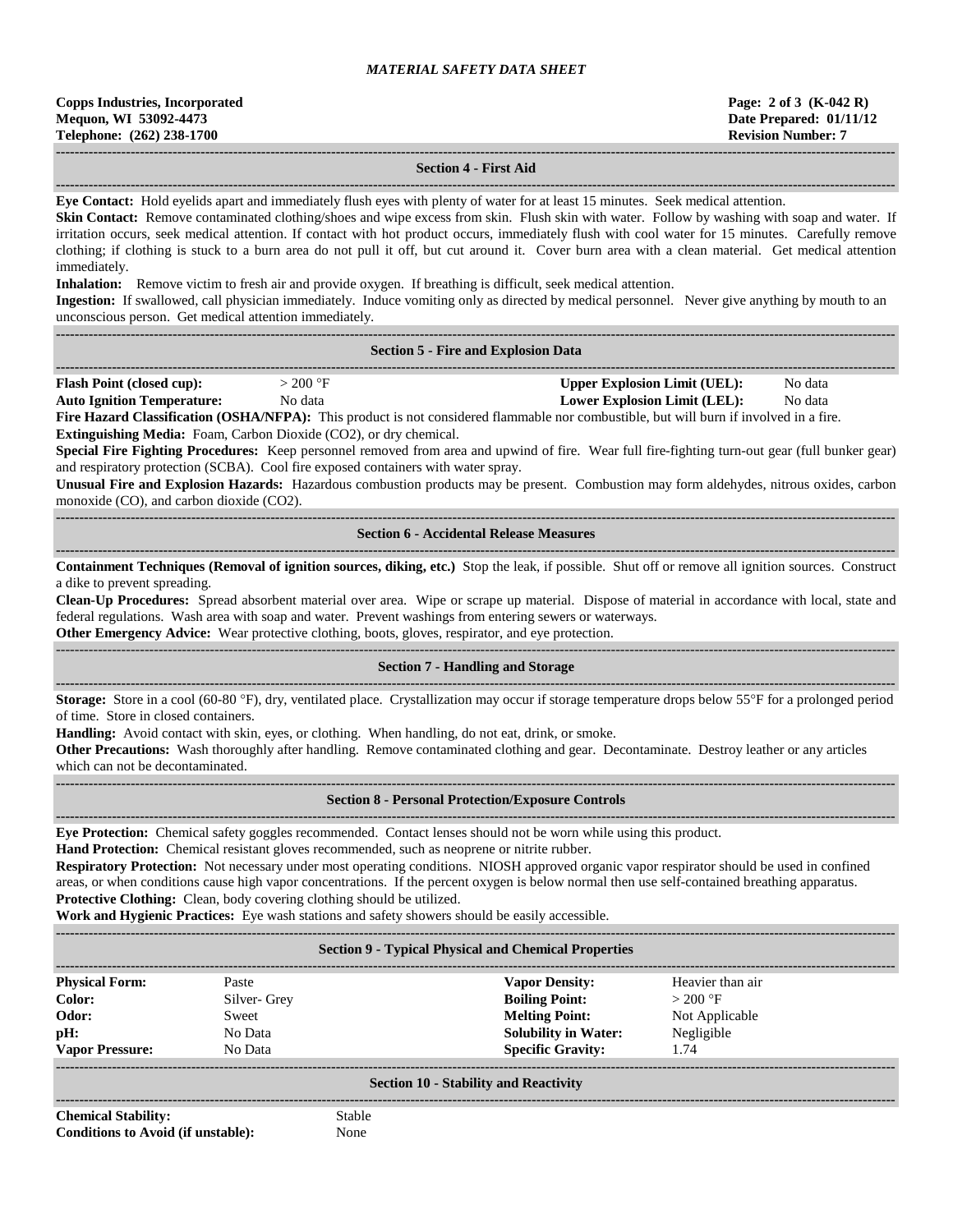| <b>Copps Industries, Incorporated</b><br>Mequon, WI 53092-4473<br>Telephone: (262) 238-1700 |    |
|---------------------------------------------------------------------------------------------|----|
|                                                                                             | Se |

| Section 10 - Stability and Reactivity (con't.)                                                                                                                                                                                    |                                                                                                 |  |  |  |  |  |  |
|-----------------------------------------------------------------------------------------------------------------------------------------------------------------------------------------------------------------------------------|-------------------------------------------------------------------------------------------------|--|--|--|--|--|--|
| <b>Incompatibility (Materials to Avoid):</b>                                                                                                                                                                                      | Acids, strong oxidizing agents.                                                                 |  |  |  |  |  |  |
| <b>Hazardous Decomposition Products:</b>                                                                                                                                                                                          | None                                                                                            |  |  |  |  |  |  |
| <b>Hazardous Polymerization:</b>                                                                                                                                                                                                  | Contact with epoxy hardeners under uncontrolled conditions. May release excess heat and vapors. |  |  |  |  |  |  |
|                                                                                                                                                                                                                                   |                                                                                                 |  |  |  |  |  |  |
|                                                                                                                                                                                                                                   | <b>Section 11 - Toxicological Properties</b>                                                    |  |  |  |  |  |  |
|                                                                                                                                                                                                                                   |                                                                                                 |  |  |  |  |  |  |
| <b>Acute Oral Toxicity (LD50, RAT):</b>                                                                                                                                                                                           | No data available.                                                                              |  |  |  |  |  |  |
| $\mathbf{r}$ . The state of the state of the state of the state of the state of the state of the state of the state of the state of the state of the state of the state of the state of the state of the state of the state of th |                                                                                                 |  |  |  |  |  |  |

**Acute Dermal Toxicity (LD50, RABBIT):** No data available. Acute Inhalation Toxicity (LC50, RAT): No data available.

**------------------------------------------------------------------------------------------------------------------------------------------------------------------------------------**

### ------------------------------------------------------------------------------------------------------------------------------------------------------------------------------------ **Section 12 - Ecological Information**

**------------------------------------------------------------------------------------------------------------------------------------------------------------------------------------**

No data available.

**Section 13 - Disposal Considerations**

**------------------------------------------------------------------------------------------------------------------------------------------------------------------------------------ Waste Disposal:** This material does not contain any VOC's (volatile organic compounds). Dispose of material in accordance with applicable, local, state, and federal laws and regulations. The state and local regulations and laws may differ from federal regulations, and laws may change or be reinterpreted. This information only applies to the material as manufactured. Processing, use, or contamination may make the information in appropriate, inaccurate, or incomplete. Responsibility for proper waste disposal is with the owner of the waste.

| <b>Section 14 - Transport Information</b> |                                |                                                |                                                                |  |  |  |  |
|-------------------------------------------|--------------------------------|------------------------------------------------|----------------------------------------------------------------|--|--|--|--|
|                                           |                                |                                                |                                                                |  |  |  |  |
| <b>DOT Non-Bulk Shipping Name:</b>        | Resin compound - not regulated | $\overline{I}$ $\overline{N}$ $\overline{H}$ : | Not regulated                                                  |  |  |  |  |
| <b>DOT Bulk Shipping Name:</b>            | Resin compound - not regulated | <b>Packing Group:</b>                          | Not regulated                                                  |  |  |  |  |
| <b>Technical Shipping Name:</b>           | NMFC Item 46030, Class 55      | <b>IMO Shipping Data:</b>                      | Resin compound - not regulated                                 |  |  |  |  |
| <b>DOT Hazard Class:</b>                  | Not regulated                  |                                                | <b>ICAO/IATA Shipping Data:</b> Resin compound - not regulated |  |  |  |  |
|                                           |                                |                                                |                                                                |  |  |  |  |
|                                           |                                |                                                |                                                                |  |  |  |  |

**Section 15 - Regulatory Information**

#### **------------------------------------------------------------------------------------------------------------------------------------------------------------------------------------** *US FEDERAL REGULATIONS:*

**Toxic Substances Control Act (TSCA):** All components are included in the EPA Toxic Substances Control Act (TSCA) Chemical Substance Inventory or are not required to be listed on the TSCA Inventory.

**OSHA (29CFR1910.1200) Hazard Class(es):** Irritant. Sensitizer

**EPCRA Section 312 (40CFR370) Hazard Classes:** Immediate Health Hazard. Delayed Health Hazard.

**------------------------------------------------------------------------------------------------------------------------------------------------------------------------------------**

**EPCRA Section 313 (40CFR372):** Toxic chemicals above "de minimus" level (% by weight): Ethylene glycol (<1%); Aluminum powder (40- 70%)

# *STATE REGULATIONS:*

**California Proposition 65 Substances:** (components known to the State of California to cause cancer and/or reproductive toxicity and subject to warning and discharge requirements under the "Safe Drinking Water and Toxic Enforcement Act of 1986"). None

#### *INTERNATIONAL REGULATIONS*

| <b>Canada:</b> | <b>WHMIS Hazard Classification: Class D. division 2B</b>          |
|----------------|-------------------------------------------------------------------|
|                | <b>WHMIS Risk Phrases:</b> Eye or skin irritant. Skin sensitizer. |
|                | <b>WHMIS Symbols: Stylized T</b>                                  |

**------------------------------------------------------------------------------------------------------------------------------------------------------------------------------------**

## **Section 16 - Other Information**

*To the best of our knowledge, the information contained herein is accurate. However, neither Copps Industries nor any of its agents assume any liability whatsoever for the accuracy or completeness of the information contained herein. Final determination of suitability of any material is the sole responsibility of the user. All materials may present unknown health hazards and should be used with caution. Although certain hazards are described herein, we cannot guarantee that these are the only hazards which exist.*

**Revision Date:** 01/11/12 **Revised By:** Aleksey Kozlov **Replaces Revision Dated:** 01/28/10 **Title:** Technical Director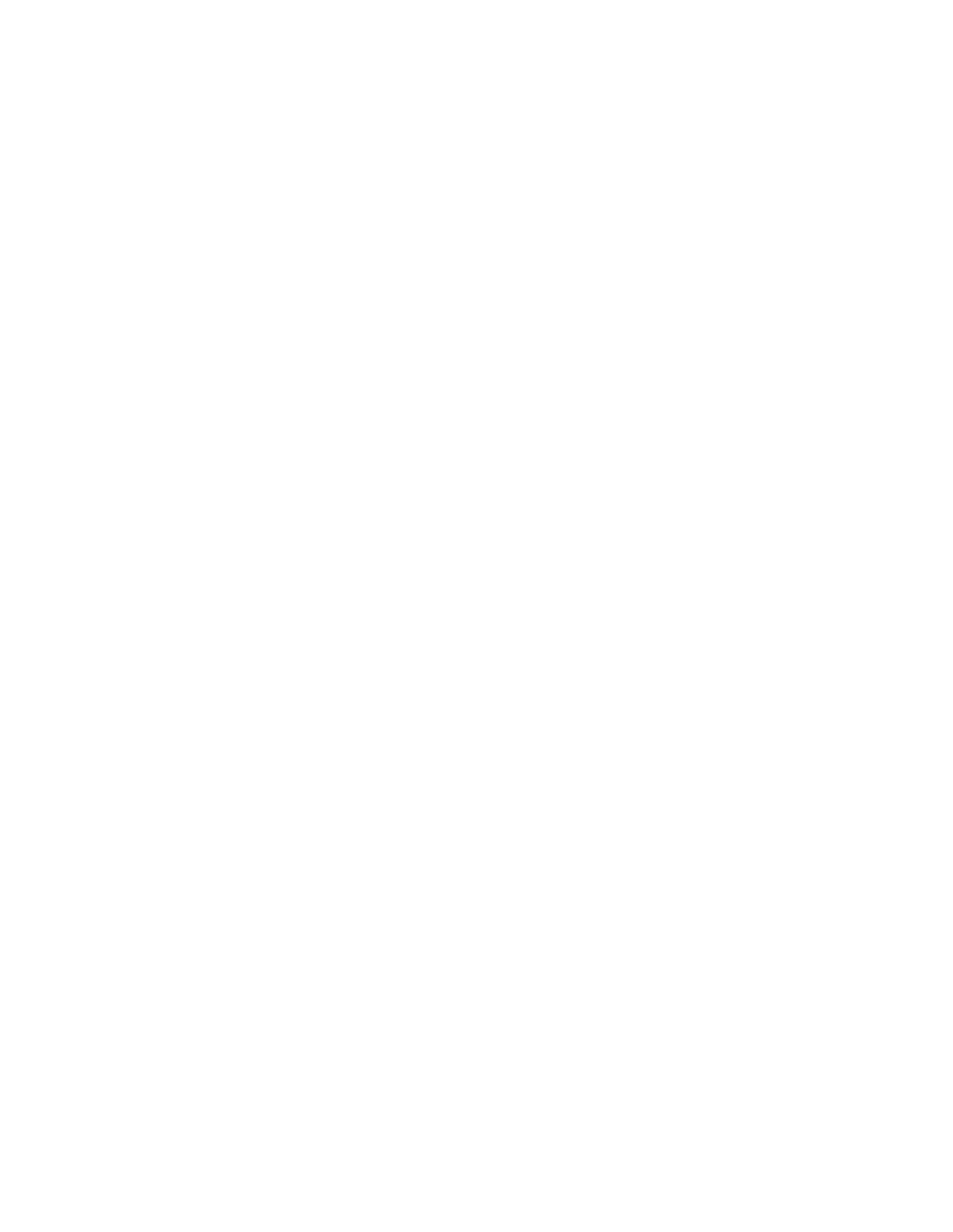**Copps Industries, Incorporated Page: 1 of 3 (K-042 H) 10600 N. Industrial Drive Date Prepared: 01/11/12 Mequon, WI 53092-4473 Revision Number: 10 Telephone: (262) 238-1700**

|                                        | <b>Section 1 - Material Identification</b> |               |                                                                                      |     |                                                      |     |                    |                            |
|----------------------------------------|--------------------------------------------|---------------|--------------------------------------------------------------------------------------|-----|------------------------------------------------------|-----|--------------------|----------------------------|
| <b>Product Name:</b><br><b>B-053WH</b> |                                            |               |                                                                                      |     |                                                      |     |                    |                            |
|                                        | <b>Product Type:</b>                       |               | <b>Epoxy Hardener Compound</b>                                                       |     |                                                      |     |                    |                            |
|                                        | <b>Manufacturer:</b>                       |               | Copps Industries, Incorporated<br>10600 N. Industrial Drive<br>Mequon, WI 53092-4473 |     |                                                      |     |                    |                            |
|                                        | <b>Telephone Number:</b>                   |               | $(262)$ 238-1700                                                                     |     |                                                      |     |                    |                            |
| <b>Emergency Number (s):</b>           |                                            |               | $(800)$ 255-3924<br>$(813)$ 248-0585                                                 |     | 24 hrs.<br>24 hrs.                                   |     | (Continental U.S.) | (Outside Continental U.S.) |
|                                        | <b>Revision Notes:</b>                     |               | <b>Annual Updating</b>                                                               |     |                                                      |     |                    |                            |
|                                        |                                            |               |                                                                                      |     | <b>Section 2 - Hazardous Ingredients</b>             |     |                    |                            |
| $\frac{\#}{1}$                         | $wt \%$<br>$>1\%$                          | $80 - 05 - 7$ | <b>CAS Number</b>                                                                    |     | <b>Chemical Name</b><br>4, 4'-Isopropylidenediphenol |     |                    |                            |
| 2.                                     | $>1\%$                                     | $111-40-0$    |                                                                                      |     | Diethylenetriamine                                   |     |                    |                            |
|                                        | OSHA & ACGIH EXPOSURE LIMITS               |               |                                                                                      |     |                                                      |     |                    |                            |
|                                        |                                            |               | <b>TWA</b>                                                                           |     | <b>STEL</b>                                          |     | <b>CEILING</b>     |                            |
|                                        |                                            | ppm           | mg/m3                                                                                | ppm | mg/m3                                                | ppm | mg/m3              |                            |
| 1.                                     | <b>OSHA</b>                                | N/E           | N/E                                                                                  | N/E | N/E                                                  | N/E | N/E                |                            |
|                                        | <b>ACGIH</b>                               | N/E           | N/E                                                                                  | N/E | N/E                                                  | N/E | N/E                |                            |
| 2.                                     | <b>OSHA</b>                                | 1.0           | 4.0                                                                                  | N/E | N/E                                                  | N/E | N/E                |                            |
|                                        | <b>ACGIH</b>                               | 1.0           | 4.2                                                                                  | N/E | N/E                                                  | N/E | N/E                |                            |
|                                        | $N/E = Not$ Established                    |               |                                                                                      |     |                                                      |     |                    |                            |
|                                        | <b>Section 3 - Health Hazards</b>          |               |                                                                                      |     |                                                      |     |                    |                            |
|                                        |                                            |               |                                                                                      |     |                                                      |     |                    |                            |

|                              |           |            | <b>EMERGENCY OVERVIEW</b> |                      |
|------------------------------|-----------|------------|---------------------------|----------------------|
|                              |           |            |                           |                      |
| <b>HMIS HEALTH RATING: 3</b> |           |            | <b>FLAMMARILITY: 1</b>    | <b>REACTIVITY: 0</b> |
|                              |           |            |                           |                      |
| <b>HMIS Hazard Rating</b>    | Least - 0 | Slight - 1 | Moderate - 2 High - 3     | Extreme - 4          |
|                              |           |            |                           |                      |

An off white paste with an amine odor. Corrosive to skin. Corrosive to eyes. Severe skin irritant. Severe eye irritant. May cause skin sensitization. May cause respiratory sensitization. Can burn in fire, releasing possible hazardous vapors, gases and fumes. Do not torch or weld on cured epoxy. Hazardous fumes and vapors may be released.

**\*\*\*\*\*\*\*\*\*\*\*\*\*\*\*\*\*\*\*\*\*\*\*\*\*\*\*\*\*\*\*\*\*\*\*\*\*\*\*\*\*\*\*\*\*\*\*\*\*\*\*\*\*\*\*\*\*\*\*\*\*\*\*\*\*\*\*\*\*\*\*\*\*\*\*\*\*\*\*\*\*\*\*\*\*\*\*\*\*\*\*\*\*\*\*\*\*\*\*\*\*\*\*\*\*\*\*\*\*\*\*\*\*\*\*\*\*\* Routes of Exposure:** Eye Contact, Skin Contact, Inhalation, Ingestion.

Health Hazards: Corrosive to skin. Corrosive to eyes. Severe skin irritant. Severe eye irritant. May cause skin sensitization. May cause respiratory sensitization.

**Target Organs:** Eyes, Skin, and Respiratory System.

**Signs and Symptoms of Exposure (Acute Effects):** Burns of the eye may cause blindness. Contact of undiluted products with the eyes or skin quickly causes severe irritation and pain and may cause burns, necrosis, and permanent injury. Inhalation of mists may severely damage contacted tissue and produce scarring. Product is readily absorbed through the skin and may cause discomfort, injury or serious health problems unless treated properly.

**Signs and Symptoms of Exposure (Possible Longer Term Effects):** This substance may cause respiratory sensitization to exposed workers. **Medical Conditions Generally Aggravated by Exposure:** Asthma, chronic respiratory disease (e.g. Bronchitis, emphysema). Eye disease, skin disorders and allergies.

**Carcinogens under OSHA, ACGIH, NTP, IARC, other:** This product contains no carcinogens in concentrations of 0.1 percent or greater.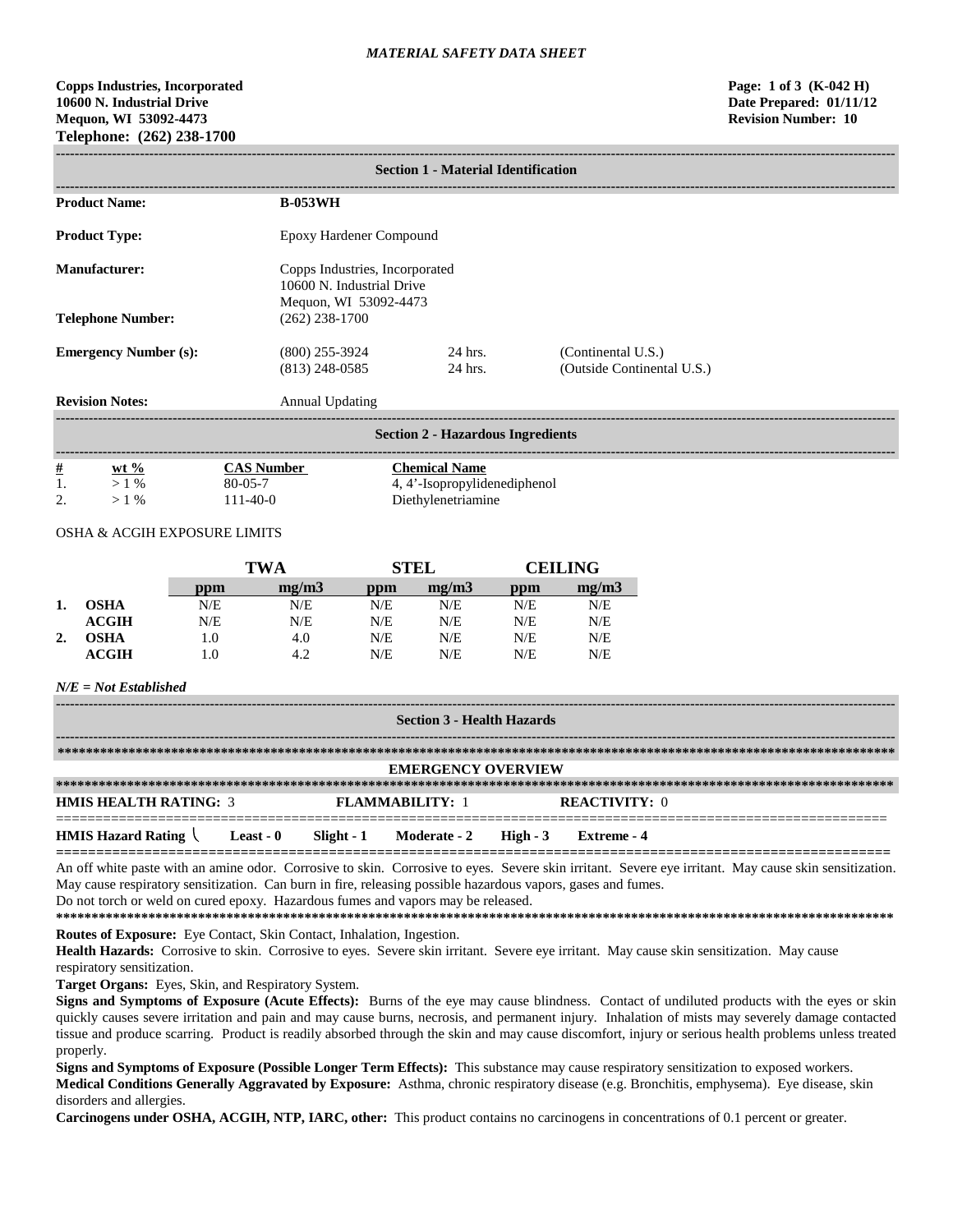**------------------------------------------------------------------------------------------------------------------------------------------------------------------------------------**

## **Section 4 - First Aid**

**Eye Contact:** Hold eyelids apart and immediately flush eyes with plenty of water for at least 15 minutes. Seek medical attention.

**------------------------------------------------------------------------------------------------------------------------------------------------------------------------------------**

**Skin Contact:** Remove contaminated clothing/shoes and wipe excess from skin. Immediately flush affected area with water for at least 15 minutes. Cover the affected area with a sterile dressing or clean sheeting and seek medical attention immediately. DO NOT APPLY GREASES OR OINTMENTS. Control shock if present. **Inhalation:** Remove victim to fresh air and provide oxygen. If breathing is difficult, seek medical attention. **Ingestion:** In the event of ingestion, administer 3-4 glasses of milk or water. DO NOT INDUCE VOMITING. Seek medical attention immediately. **------------------------------------------------------------------------------------------------------------------------------------------------------------------------------------ Section 5 - Fire and Explosion Data ------------------------------------------------------------------------------------------------------------------------------------------------------------------------------------ Flash Point (closed cup):**  $> 200 \text{ °F}$  **Lower Explosion Limit (LEL):** No data **Upper Explosion Limit (UEL):** No data **Auto Ignition Temperature:** No data **Fire Hazard Classification (OSHA/NFPA):** This product is considered neither flammable nor combustible, but will burn if involved in a fire. **Extinguishing Media:** Foam, Carbon Dioxide (CO2), or dry chemical. **Special Fire Fighting Procedures:** Keep personnel removed from area and upwind of fire. Wear full fire-fighting turnout gear (full bunker gear) and respiratory protection (SCBA). Cool fire exposed containers with water spray. **Unusual Fire and Explosion Hazards:** Hazardous combustion products may be present. Combustion may form aldehydes, nitrous oxides, carbon monoxide (CO), and carbon dioxide (CO2). **------------------------------------------------------------------------------------------------------------------------------------------------------------------------------------ Section 6 - Accidental Release Measures ------------------------------------------------------------------------------------------------------------------------------------------------------------------------------------ Containment Techniques (Removal of ignition sources, diking etc.)** Reduce vapor spreading with a water spray. Stop the leak, if possible. Shut off or remove all ignition sources. Construct a dike to prevent spreading. **Clean-Up Procedures:** Spread absorbent material over area. Transfer to containers by suction. For large spills, recover spilled material with a vacuum truck. Dispose of material in accordance with local, state and federal regulations. Wash area with soap and water. Prevent washings from entering sewers or waterways. **Other Emergency Advice:** Wear protective clothing, boots, gloves, respirator, and eye protection. **------------------------------------------------------------------------------------------------------------------------------------------------------------------------------------ Section 7 - Handling and Storage ------------------------------------------------------------------------------------------------------------------------------------------------------------------------------------ Storage:** Store in a cool (60-80°F), dry ventilated place. Store in closed containers. **Handling:** Avoid breathing of vapors. Handle in well-ventilated workspace. Avoid contact with skin, eyes, or clothing. When handling, do not eat, drink, or smoke. **Other Precautions:** Emergency showers and eye wash stations should be readily accessible. Wash thoroughly after handling. Remove contaminated clothing and gear. Decontaminate. Destroy leather or any articles, which can not be decontaminated. **------------------------------------------------------------------------------------------------------------------------------------------------------------------------------------ Section 8 - Personal Protection/Exposure Controls ------------------------------------------------------------------------------------------------------------------------------------------------------------------------------------ Eye Protection:** Full-face shield with chemical safety goggles. Contact lenses should not be worn while using this product. **Hand Protection:** Neoprene rubber gloves. Cuffed butyl rubber gloves. Nitrile rubber gloves. **Respiratory Protection:** Not necessary under most operating conditions. NIOSH approved organic vapor respirator should be used in confined areas, or when conditions cause high vapor concentrations. If the percent oxygen is below normal then use self-contained breathing apparatus. **Protective Clothing:** Impervious clothing. Slickersuit. Rubber boots. Full rubber suit (rain gear). Butyl or latex protective clothing. **Work and Hygienic Practices:** Eye wash stations and safety showers should be easily accessible. **------------------------------------------------------------------------------------------------------------------------------------------------------------------------------------ Section 9 - Typical Physical and Chemical Properties ------------------------------------------------------------------------------------------------------------------------------------------------------------------------------------ Physical Form:** Paste **Vapor Density:** Heavier than air **Color:** Off White **Boiling Point:**  $> 200 \text{ }^{\circ}\text{F}$ **Odor:** Amine **Melting Point:** Not applicable **pH:** No Data **Solubility in Water:** Negligible **Vapor Pressure:** No Data **Specific Gravity:** 1.76 **------------------------------------------------------------------------------------------------------------------------------------------------------------------------------------ Section 10 - Stability and Reactivity**

# **------------------------------------------------------------------------------------------------------------------------------------------------------------------------------------**

**Chemical Stability:** Stable **Conditions to Avoid (if stable):** None

**Incompatibility (Materials to Avoid):** Acids, strong oxidizing agents. **Hazardous Decomposition Products:** None **Hazardous Polymerization:** Contact with epoxy resins under uncontrolled conditions. May release excess heat and vapors.